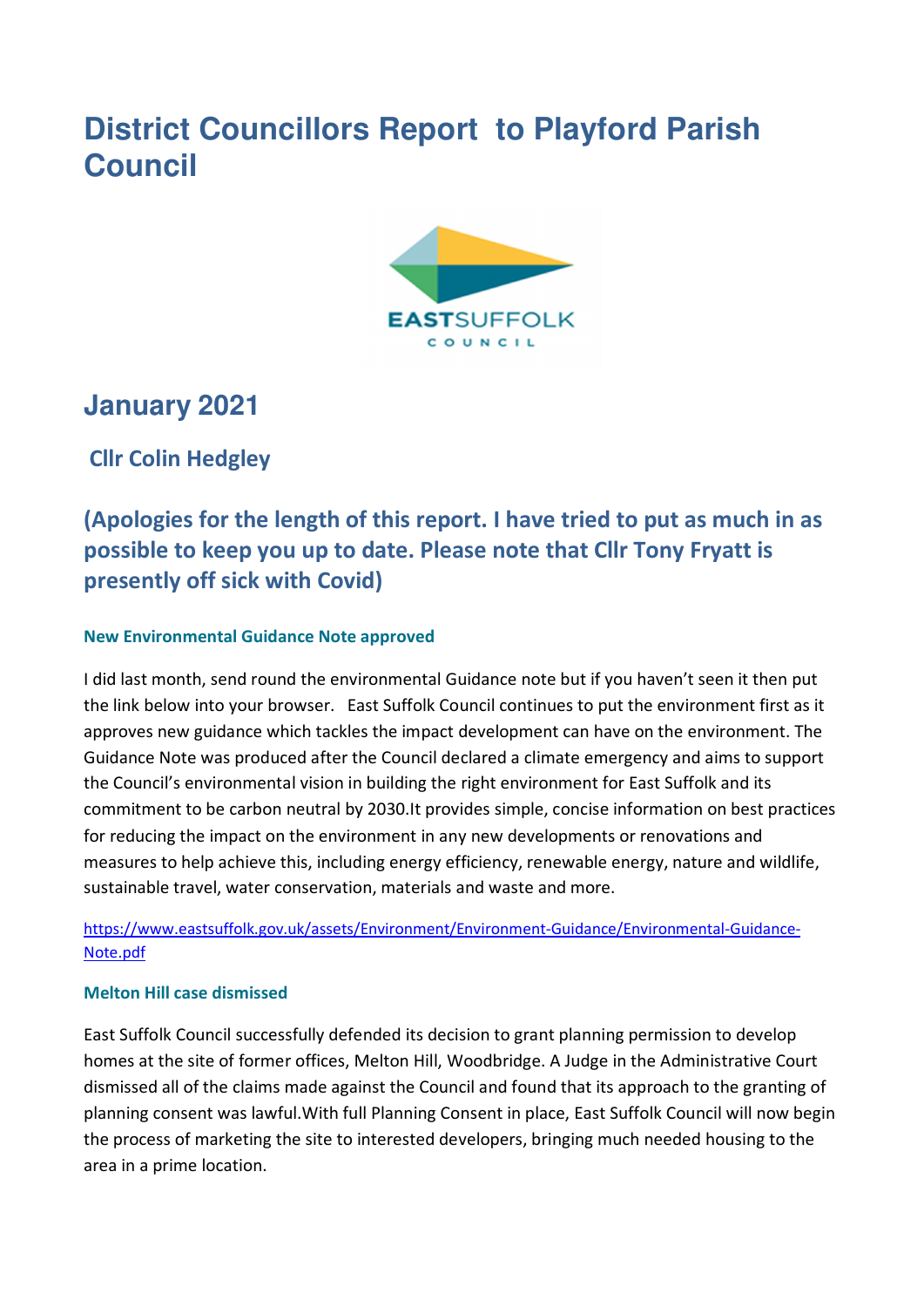**Suffolk's Police and Crime Commissioner**, Tim Passmore has just published his proposals for the policing element of the council tax precept for the next financial year.

The details are here: pcc-proposes-more-officers-for-the-county-through-policing-precept.

 He is asking Suffolk residents for their thoughts on his proposals through an electronic survey which can be accessed through the website link above .

The survey is open until **9am on Thursday 28th January**.

 Tim Passmore says "We would be really grateful if you could share this email with anyone you think would be interested in taking part in the survey." https://suffolk-pcc.gov.uk/news/pcc-proposes-moreofficers-for-the-county-through-policing-precept

#### **Council welcomes progress on windfarm proposals**

East Suffolk Council has today welcomed progress from Scottish Power Renewables (SPR) in addressing a number of concerns raised by the Council about their applications for offshore windfarm developments off the East Suffolk coast.

 SPR submitted two separate nationally significant applications for offshore windfarm developments - East Anglia One North (EA1N) and East Anglia Two (EA2) – in 2019 and the projects propose offshore export cables which would run underground for approximately 9km between Thorpeness and a site north of Friston village where the onshore substations would be located.

East Suffolk Council's Cabinet, at its meeting in January 2020, resolved that whilst maintaining overall support for the principle of offshore wind as a significant contributor to the reduction in carbon emissions, and for the economic opportunities it may bring to the locality, that it would raise an objection to specific aspects of the proposals which have significant impacts onshore.

However, subsequent discussions between both parties have provided further information and led to an enhanced package of mitigation and compensation in relation to works being proposed. Therefore, with this in mind, the Cabinet now agrees that the Council can move towards a 'neutral' position regarding the proposals.

Cllr Craig Rivett, East Suffolk Council's Cabinet Member for Economic Development said: "There are still areas of disagreement with regards to operational noise at the substations site and the cumulative impacts of future energy development which have not yet been satisfactorily addressed. We would also like to see further commitments in relation to the design of the substations and will continue to work with the Applicants to reduce the impacts of the projects.

"However, we do of course continue to support the principle of offshore wind and we are pleased that SPR have responded to our request for additional compensation and mitigation in relation to the onshore cables. This is a positive sign and means that we can move our overall position towards 'neutral' on both proposals."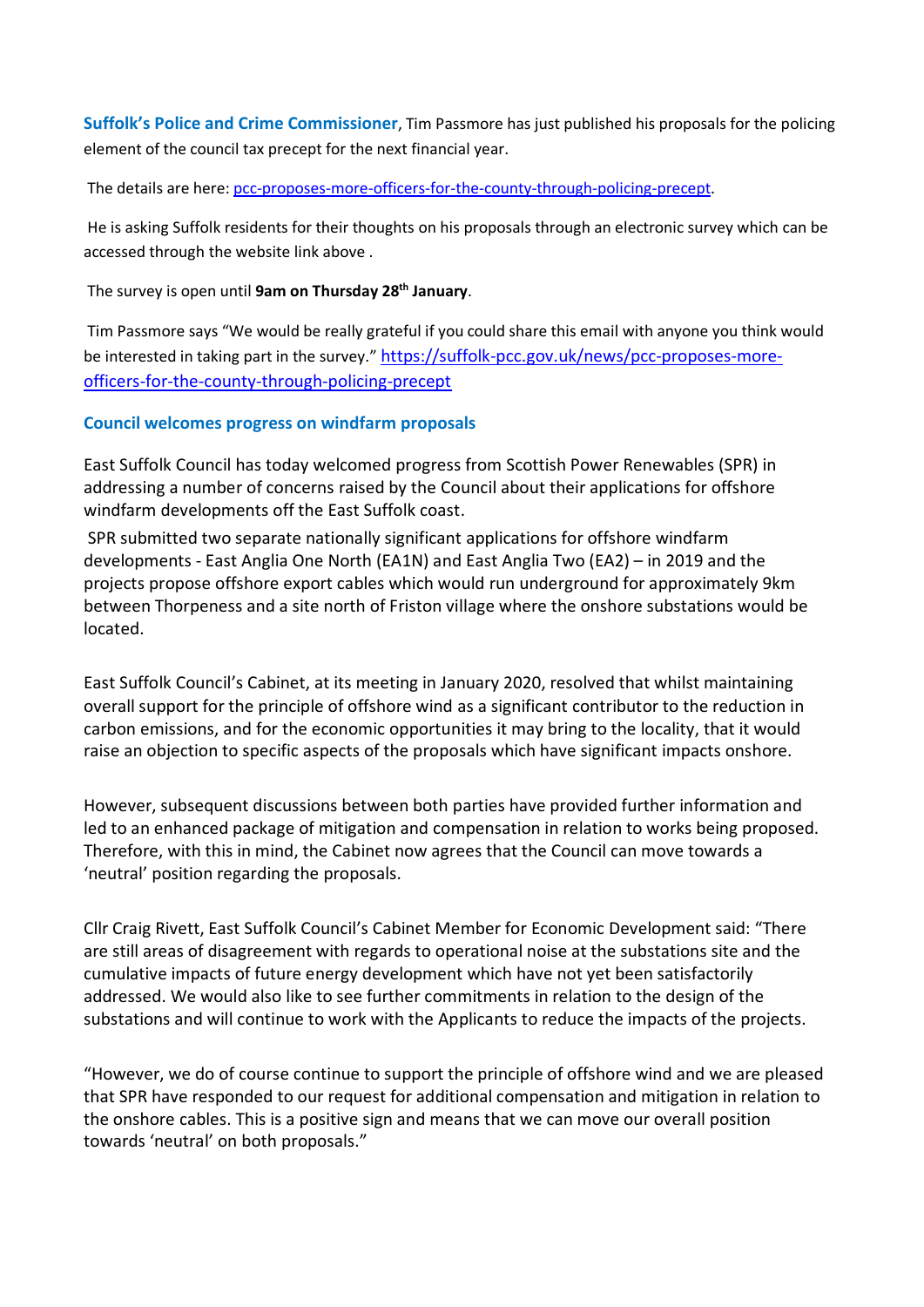The Council will also continue to engage with the Applicants to address areas of concerns raised within the Council's Relevant Representation and Local Impact Report.

### **Active Suffolk**

From Monday 18 January 2021, Active Suffolk and This Girl Can Suffolk will be hosting a week of free online activities. Throughout the week, local women will be invited to join a series of live online events including physical activity taster sessions, workshops and talks with some of our local This Girl Can ambassadors.

Check out the full schedule below and book your place on any of the FREE events today! Look up **Active Suffolk – Events** on your computer

### **COVID-19**

You can find the latest information relating to COVID-19, including the support that is available to residents, businesses and other organisations and what changes have been made to council services in a response to the outbreak.

We know that the outbreak is a major concern for everyone in East Suffolk, and we are working hard with partners and local communities to ensure that we continue to deliver essential services and that help is available for those who need it *Go onto the East Suffolk Council website*.

#### **Business Grants update**

We are currently awaiting further guidance on the new Covid-19 business grants announced by the Government and will update our website as soon as we have more information. The key thing that businesses can do at this stage is to apply for the Local Restrictions Support Grant (LRSG), which has been available since the lockdown in November, if they haven't already. See the online form and full details about how to apply with full eligibility criteria. There is no need to apply if your business has already received this grant, as all subsequent additional support payments will be calculated automatically, and appropriate Tier 2 and Tier 4 grants will be paid based on your successful LRSG application. There is also a further scheme available, the Additional Restrictions Grant, for those businesses who may fall outside the eligibility of the LRSG scheme. If you have any further questions relating to business grants and support, please email COVID19BusinessGrants@eastsuffolk.gov.uk

### *Go onto the East Suffolk Council website*

## **Have your say on Council's budget priorities**

Local residents and businesses are invited to have their say on East Suffolk Council's spending priorities before budget is set next month. East Suffolk Council has launched a consultation to enable local people and businesses to have their say on what they would like the Council's 2021/22 budget to focus on to ensure it continues to deliver vital services and support to communities and businesses. Cllr Maurice Cook, cabinet member for Resources, said: "The Covid-19 pandemic has shown just how important council services are to our communities and businesses, but it has also presented a significant financial challenge to the Council. However, we are committed to continue to deliver the services our communities and businesses need and rely on by making careful, yet bold decisions in our budget plans. "This consultation reflects the challenges we face, but it also set out our approach to support our communities and businesses through this difficult time and beyond, to help them recover and thrive. "I want to urge everyone who lives and works in East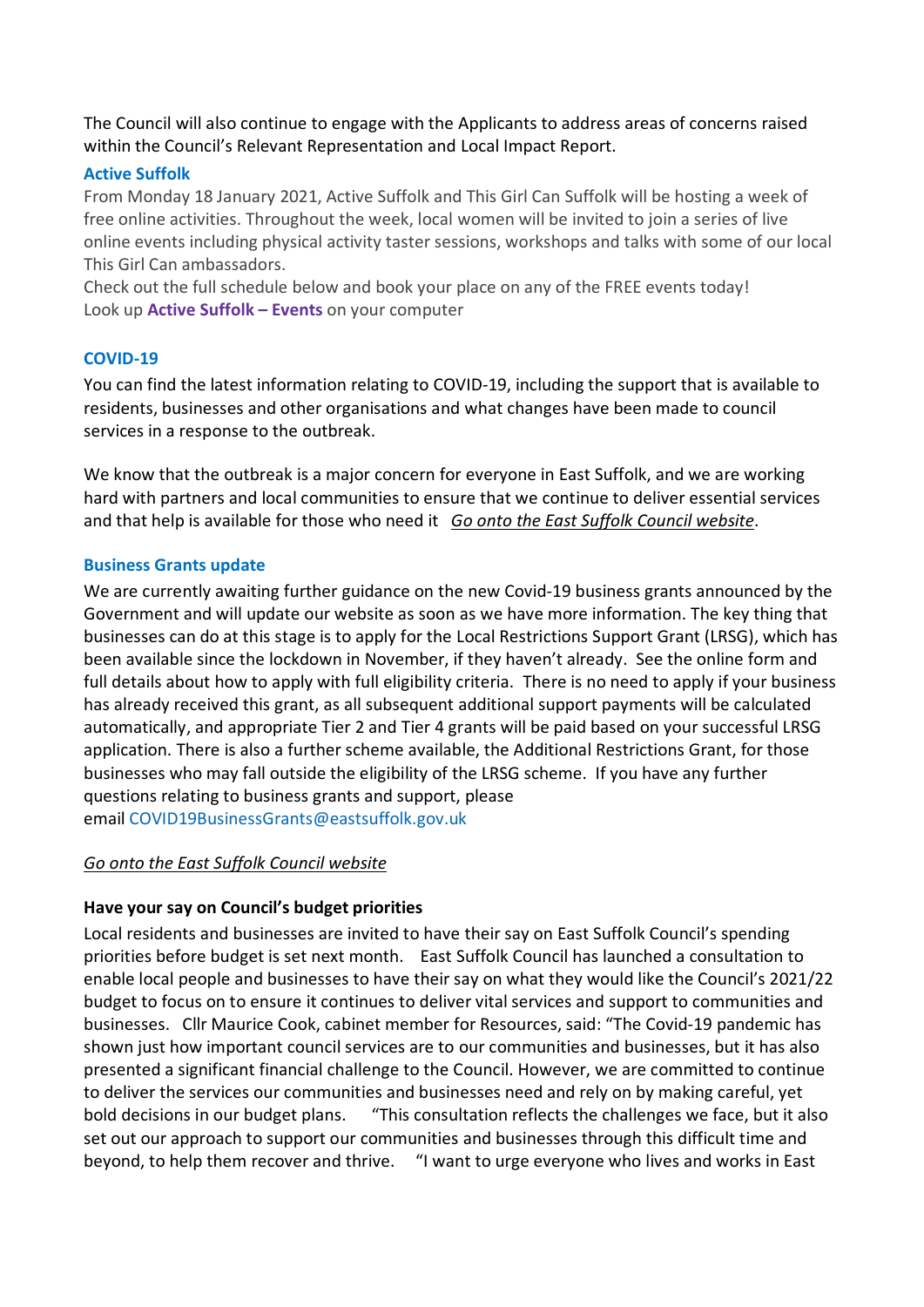Suffolk to take part and share your views with us so we can efficiently plan for the future and continue to meet the needs of our communities and businesses."

East Suffolk Council wants to encourage as many people as possible to take part in the consultation, which provides an opportunity to review and comment on the Council's approach to financial sustainability and meeting the budget challenges ahead. http://www.surveymonkey.com/r/HN3SJVJ

The consultation closes on Friday 22 January 2021 at 5pm.

### **Latest countywide figures and information**

As of the 6 January there were 16,859 confirmed cases of COVID-19 in Suffolk. In total there have been 2,214 cases of COVID-19 per 100,000 people.

| Area name<br>▴  | Daily<br>Cases<br>reported | Weekly<br>Cases<br>reported | Weekly<br>case<br>rate* | Wk on wk<br>trend* | Cumulative<br>cases | Cumulative<br>case rate | National<br>Rate Rank<br>(of 315) |
|-----------------|----------------------------|-----------------------------|-------------------------|--------------------|---------------------|-------------------------|-----------------------------------|
| Babergh         | 72                         | 550                         | 567.2                   | ♠                  | 2,450               | 2662.00                 | 254                               |
| East Suffolk    | 199                        | 1,083                       | 386.0                   | ጥ                  | 4.757               | 1906.90                 | 297                               |
| Ipswich         | 178                        | 897                         | 583.6                   | ጥ                  | 4,168               | 3044.30                 | 233                               |
| Mid Suffolk     | 73                         | 483                         | 380.2                   | ጥ                  | 1,902               | 1830.70                 | 302                               |
| West Suffolk    | 127                        | 836                         | 410.5                   | ↑                  | 3,582               | 2000.60                 | 294                               |
| Suffolk         | 649                        | 3.849                       | 448.4                   | ጥ                  | 16,859              | 2,214.4                 |                                   |
| East of England | 7,408                      | 50,326                      | 769.6                   | ጥ                  | 235,253             | 3,772.5                 |                                   |
| England         | 56.060                     | 360,537                     | 579.8                   |                    | 2,450,983           | 4.354.4                 |                                   |

District case rate as of 6 January 2021:

A new national lockdown in England began on Wednesday 6th January for an indeterminate period. The national COVID-19 alert tiers are suspended while the national lockdown is in place. In the week to the 6th January there were 3,849 new lab-confirmed cases of COVID-19 in Suffolk. This number has nearly doubled compared to the previous week.

The underlying rate of new weekly cases in Suffolk has increased and is now at 448.4 cases per 100,000 people. This rate remains below the rates for the East of England region (769.8 / 100,000) and for England as a whole (579.8/ 100,000).

## **Vaccinations**

We at ESC understand and share concerns about ensuring our communities receive information about the vaccination roll out as quickly and effectively as possible, and it is clear that local authorities can play a role in this process. Therefore, we are pleased to confirm that the Suffolk Communications Cell, which includes representation from East Suffolk, has led on the delivery of a web resource which aims to provide clear, up to date information for stakeholders and residents.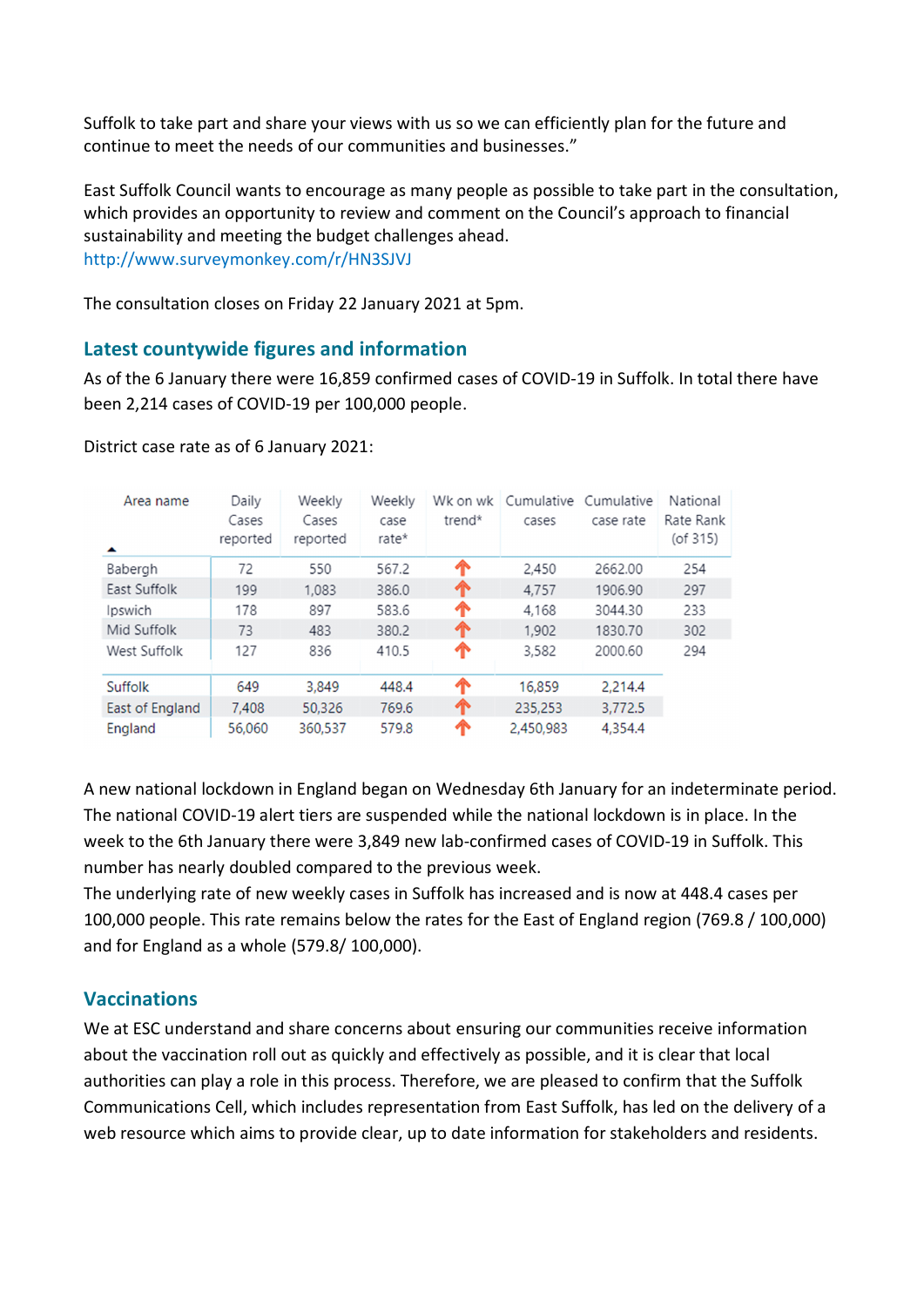#### **www.suffolk.gov.uk/covidvaccinations**

You will of course be aware that East Suffolk straddles two separate health CCG 'areas' which we note can cause some confusion, particularly in the media when referring to Suffolk as a whole. Therefore, this resource will hopefully be a really useful way of sharing local information.

#### **Stay at home and stay safe**

We have been speaking with the media earlier this week about the importance of staying home and saying safe. We think it is important that we are not seen to demonise people who would like to visit this part of the country, or even travel around it - however, we must be very clear that guidelines must be followed to keep everyone safe.

So we are saying:-

"East Suffolk is a truly beautiful part of the country with an incredible coastline which draws millions of visitors each year. But this is not a normal situation and people really should not travel anywhere unless for absolutely essential work or care related reasons, no matter how tempting it is. We can't wait to welcome people back to our fantastic destinations once restrictions are lifted but for now, please stay at home and stay safe."

### **Communities and supporting residents**

The Home But Not Alone phone line continues to be active and will be re-promoted shortly  $-27$ referrals have been received since the third lockdown started on Boxing Day. Calls were completed between Christmas and New Year to the 187 people added to the Clinically Extremely Vulnerable (CEV) list since the end of the second lockdown in November, to ensure that they know that support is available.

This week the Communities Team are calling all those who needed support during lockdown 2. This includes anyone who was either referred to Home But Not Alone or Suffolk Advice and Support Service, are lonely or isolated, were helped to register with the National Shielding Support Service or had other needs identified – this is just over 200 people.

Meanwhile, funding secured through our work to support the CEV group during the November lockdown has led to the purchase of 30 additional Grandpads, topping up the Covid-19 Community Fund (£25,000) and the Bounce Back Fund (£25,000).

Finally, Three Community Intervention posts (six months) are currently out to advert to pro-actively support self-isolation and outbreak management in East Suffolk.

## **Environmental Services**

#### Food & Safety

The food and safety team are currently working with Suffolk Public Health and other agencies to respond to the high incidence of Covid-19. County and district level data and intelligence is shared via live daily briefings led by Suffolk Public Health's Covid Response Hub. The team follows up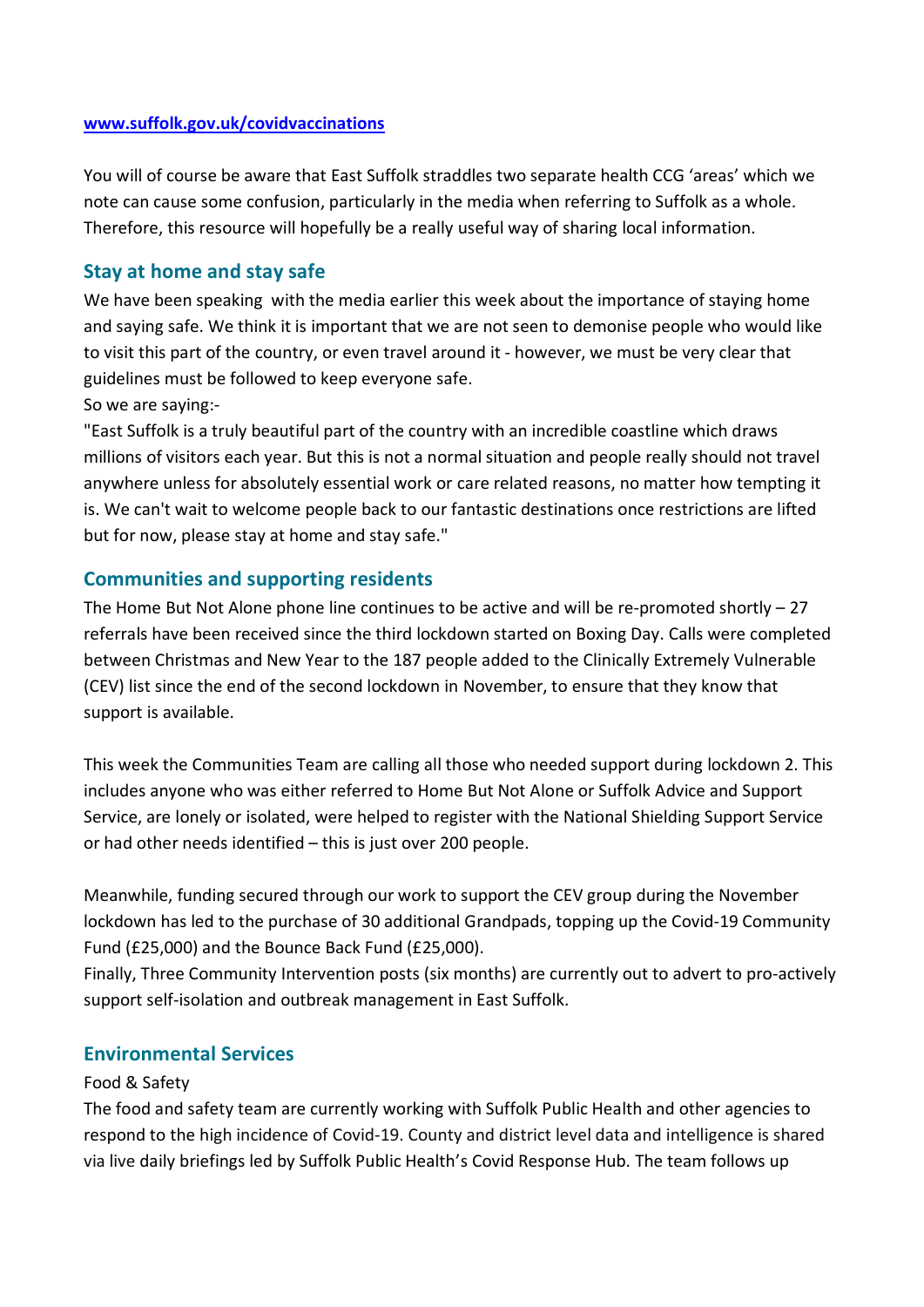investigations in workplace settings to help ensure businesses have controls in place to prevent the spread of disease in the workplace and to minimise business disruption.

The food and safety team are managing high levels of complaints and enquiries relating to business closures and Covid secure matters. The team provides updates to the Covid-19 section on the Council's website where an online complaint form is available for residents https://my.eastsuffolk.gov.uk/service/COVID\_19\_Health\_and\_Safety. Enquiries can also be made to environment@eastsuffolk.gov.uk

## Environmental Protection

The emergence of the more contagious variant of covid will affect the activities of the Environmental Protection team. As a general rule the team will not be undertaking visits to premises for any purpose. This will have an effect on proactive inspections and reactive visits for all purposes including water sampling, nuisance monitoring visits, licence and permit inspections and many other site-visits involving entry to premises. They will be exploring ways of undertaking these activities remotely.

The team had begun to make some headway in tackling the backlog of work caused by the first lockdown which led to 15% to 20% increase in reactive work from for example, noise complaints, bonfire nuisance complaints, fly tipping etc. However, they have not reached the stage yet of turning work away, since there is traditionally a seasonal lull in reactive work at this time of the year. Whether or not the situation continues depends upon progress of the pandemic and whether we will be in a better situation by the time the weather improves in the spring.

Meanwhile an outbreak of Covid 19 was identified and managed on the Romany Lane traveller site from early December with seven confirmed cases but no new cases apparent in the week before Christmas.

There has unfortunately been a resurgence of cases following the holiday period, with 8 new confirmed cases as of today. An incident team led by Suffolk Public Health has been re-established and the residents are being offered on-site testing with support from the site managers, the police, the Norfolk and Suffolk Gypsy, Roma Traveller Liaison service and the CCG to reinforce the importance of social distancing and hygiene and the need to remain on the site to prevent spread to the wider community. No linked cases have yet been identified in the wider community and containing the outbreak will be the main focus of the activity today and over the coming days.

## **Operational update**

There has been no impact on refuse collection or other Norse services, however we will continue to work with partner organisations who deliver council services on our behalf to monitor sickness too and will work with them to minimise any disruption. Leisure centres closed on Boxing Day until further notice as part of the original Tier 4 regulations and the Caravan site at Southwold is also closed.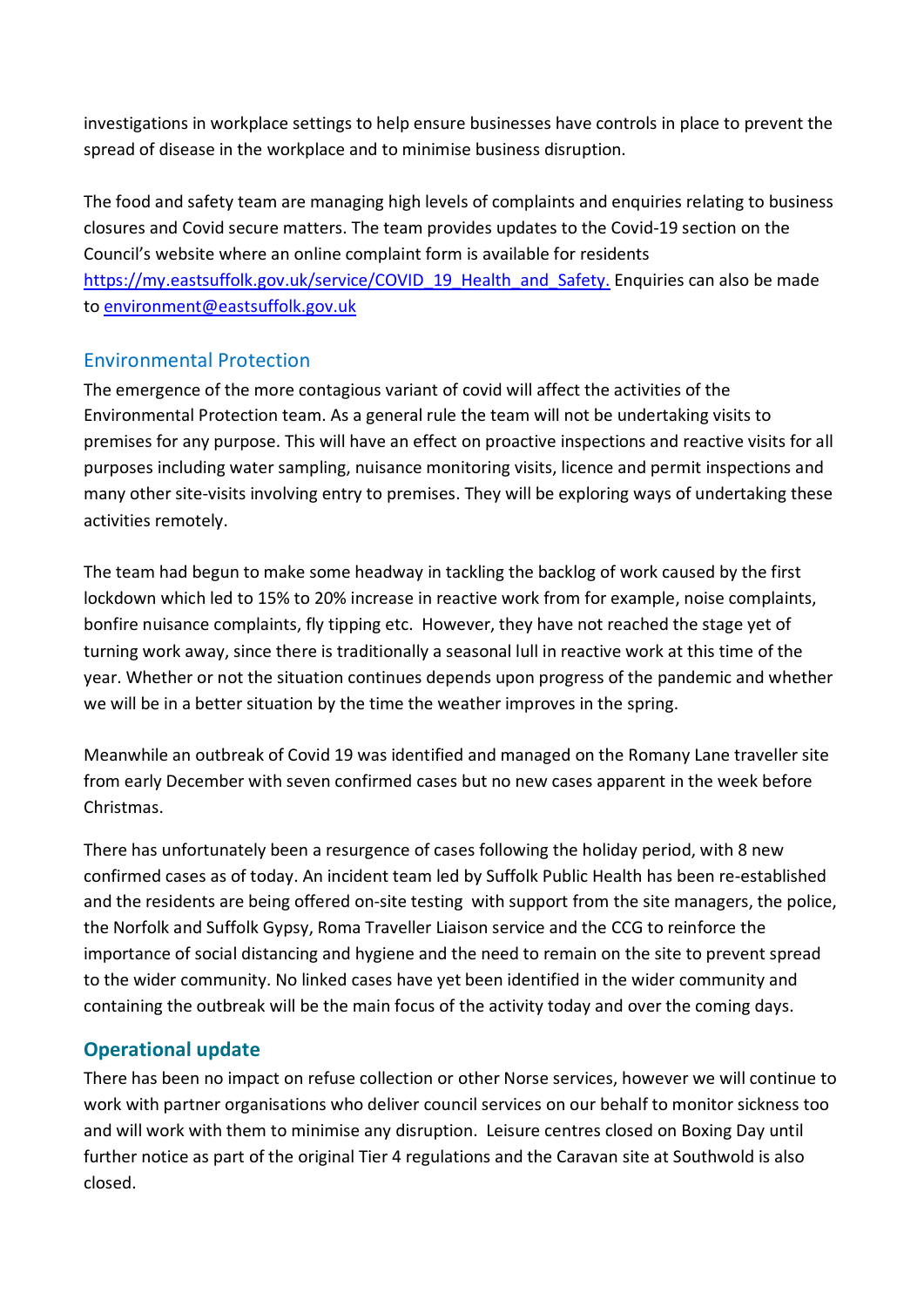All East Suffolk Council tennis courts, outdoor gyms and sporting locations under the management of the council will have signage put up saying that they are closed.

We await the guidance for skateparks (as there is no specific mention in the government guidance) but at this time they will remain open as are the playgrounds.

## **Grants, funding and business matters**

On Tuesday, the Chancellor announced further support for businesses as we entered the new national lockdown. In addition to the current Local Restrictions Support Grant (Closed) and the Additional Restrictions Grant (discretionary funding aimed at those businesses without a rateable value) £4.6bn is being made available via Closed Business Lockdown Payment. This is aimed at retail, hospitality and leisure businesses and provides a one-off payment of up to £9k dependent on the businesses Rateable Value. There is also a further £500m being made available to top up the ARG scheme. As soon as the details of these new schemes are made available ESC will go live and promote these new funding streams in addition to the existing grants.

In terms of current grants, ESC has received 2,132 applications for the Local Restrictions Support Grants scheme and paid 1,873 of these totalling £2.8m. We also paid 136 applications for the Additional Restrictions Grant scheme totalling £127k. For both these schemes take up by businesses had been low (this is a nationwide issue with applications around 7%) due to the relatively low amount of funding being made available, businesses adapting to the restrictions and confusion around the plethora of schemes available. ESC will be clarifying what funding is available and to which businesses in updated communications which will be issued across all channels. We will also be making direct contact with those businesses we know are eligible.

As the LRSG scheme is a rolling fund we are now making automatic payments to eligible businesses that have provided current bank details. These payments will cover the period 26 Dec – 15 Feb ie the current lockdown period. This will allow ESC to rapidly make substantial payments to those businesses in need. On top the above ESC has made 'wet led pub' payments to 45 pubs totalling £45k.

## Recovery

The ED and Regeneration team continue to pursue their long-term economic growth programmes which will ensure we are well placed to recover strongly and build back better and greener from the Covid downturn.

This includes the Towns Revitalisation initiative, Smart Towns Programme, Lowestoft Town Investment Plan, Sizewell C Economic Development Programme, exploring opportunities for an ES hydrogen economy, Freeports initiatives, delivering the Felixstowe Vision and supporting the new Felixstowe BID.

In addition to these programmes, we are also developing specific business support schemes to enable start-up businesses, introduce a full fibre voucher scheme to enable businesses to connect to new ultrafast network in Lowestoft and looking at capital investments to support our ambitions